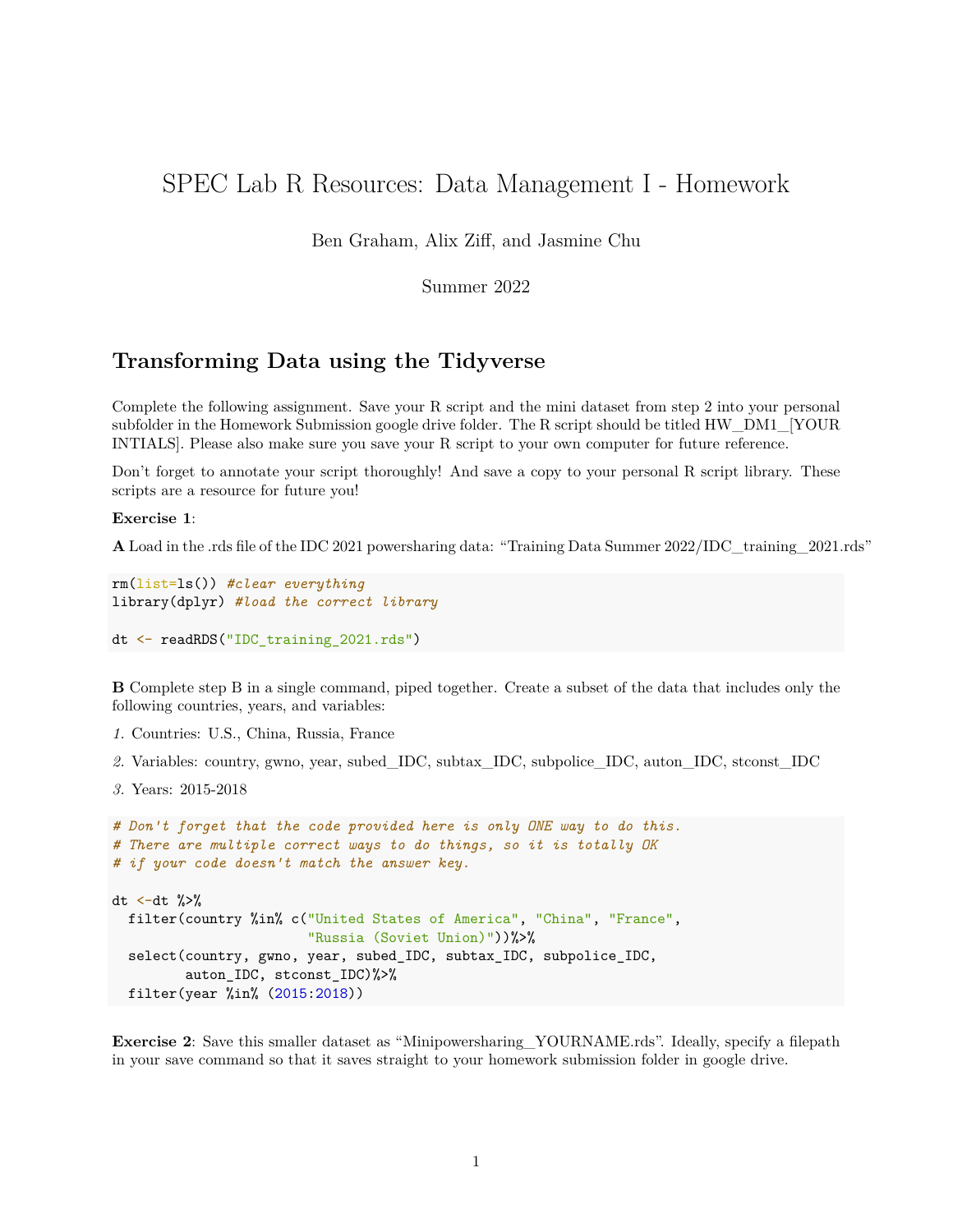```
saveRDS(dt, file = "Minipowersharing_JASMINECHU.rds") #save as rds file
```
**Exercise 3**: Using the full dataset again, create a new variable, "subpower additive" that is the sum of subed\_IDC, subtax\_IDC, and subpolice\_IDC. This index should take a value of  $N/A$  if any of the three component indicators is missing.

```
dt <- readRDS("IDC_training_2021.rds")%>%
  mutate(subpower_additive=subed_IDC+subtax_IDC+subpolice_IDC)
```
**Bonus**: Create a new version of the index, "subpower\_additive\_nm", that assumes subed\_IDC, subtax\_IDC, and subpolice\_IDC take a value of 0 if they are missing. This version of the index should have no missing values.

```
dt_bonus <- readRDS("IDC_training_2021.rds")%>%
 mutate(subpower_additive_nm=subed_IDC+subtax_IDC+subpolice_IDC)
#replace NA values with 0
dt_bonus$subpower_additive_nm[is.na(dt_bonus$subpower_additive_nm)] <- 0
```

```
# OR
dt bonus \leq readRDS("IDC training 2021.rds") %>%
  mutate(subpower_additive_nm = subed_IDC+subtax_IDC+subpolice_IDC) %>%
  mutate(subpower_additive_nm = replace_na(subpower_additive_nm, 0))
```
**Exercise 4**: Use summarise() or summarise\_at() to answer the following:

**1.**What is the mean value of your first subpower index (subpower additive) in the entire sample of countries, across the years 2010 through 2019? *Hint:* This should be one value.

```
dt_1 <- dt \frac{1}{2}summarise(AverageSubpower = mean(subpower_additive, na.rm=T))
# For the entire sample, the mean value is 1.410197
```
**2.**What about in the year 2019 only?

```
dt 2 \le - dt \frac{1}{2}filter(year==2019%>%
  summarise(AverageSubpower=mean(subpower_additive, na.rm=T))
#In the year 2019, the mean value of the first subpower index in the year 2019
# is 1.44186
```
**3. DOUBLE BONUS:** How about the mean value of your second version of the index (subpower\_additive\_nm) for the entire sample?

```
dt_bonus1 \leftarrow dt_bonus %>%
  summarise(AverageSubpower=mean(subpower_additive_nm, na.rm=T))
# For the entire sample, the mean value of the _nm version is 1.391652
```
**4. TRIPLE BONUS**: How many countries in 2019 have a value for the \_nm version but not for the original version?